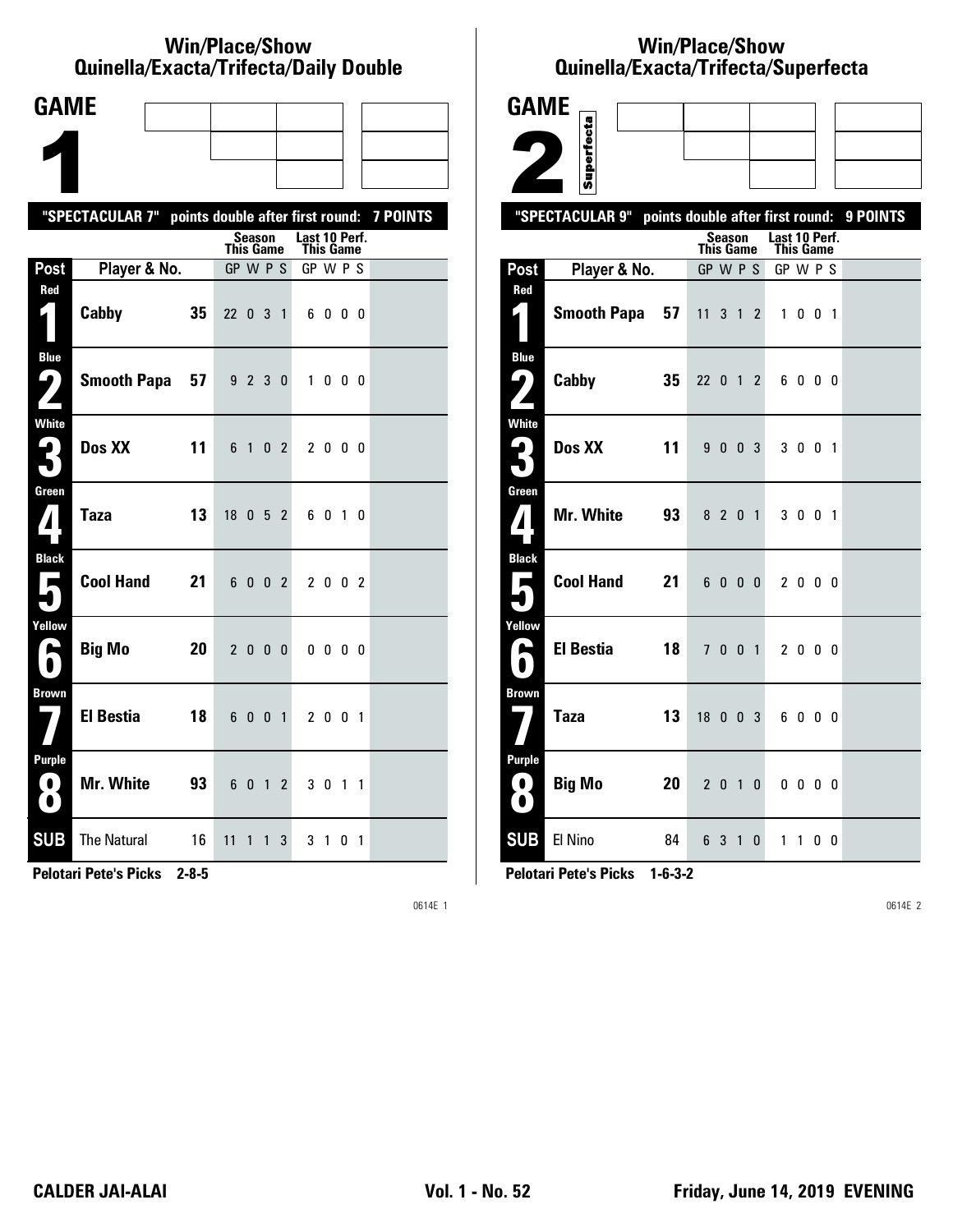#### **Win/Place/Show Quinella/Exacta/Trifecta/Pick 5**

| <b>GAME</b>                                                                   |                                                           |              |                                  |                |                |                |                              |              |     |  |
|-------------------------------------------------------------------------------|-----------------------------------------------------------|--------------|----------------------------------|----------------|----------------|----------------|------------------------------|--------------|-----|--|
|                                                                               |                                                           |              |                                  |                |                |                |                              |              |     |  |
|                                                                               |                                                           |              |                                  |                |                |                |                              |              |     |  |
|                                                                               |                                                           |              |                                  |                |                |                |                              |              |     |  |
|                                                                               | "SPECTACULAR 7" points double after first round: 7 POINTS |              |                                  | <b>Season</b>  |                |                | Last 10 Perf.                |              |     |  |
|                                                                               |                                                           |              | <b>This Game</b><br>$GP$ W $P$ S |                |                |                | <b>This Game</b><br>GP W P S |              |     |  |
| Post<br>Red                                                                   | Player & No.                                              |              |                                  |                |                |                |                              |              |     |  |
| 1                                                                             | El Bestia                                                 | 18           | 11 0 0 4                         |                |                |                |                              | 2 0 0 1      |     |  |
| <b>Blue</b><br>9)                                                             | Dos XX                                                    | 11           |                                  | 9 2 0 1        |                |                |                              | 3 0 0 1      |     |  |
| White<br>3                                                                    |                                                           | Cool Hand 21 | $\overline{1}$                   | 1              | 1              | $\mathbf{1}$   |                              | 2 0 0 0      |     |  |
| Green<br>$\mathbf{Z}$                                                         | <b>Taza</b>                                               | 13           | 21 4 0 1                         |                |                |                |                              | 6 1 0 0      |     |  |
| <b>Black</b><br>$\overline{\phantom{a}}$                                      | <b>Smooth Papa</b>                                        | 57           | 11                               | $\mathbf{1}$   | 0 <sub>2</sub> |                |                              | 1000         |     |  |
| Yellow<br>H                                                                   | Cabby                                                     | 35           | 27                               | 1              | 5              | $\overline{2}$ | 7                            | 0            | 1 0 |  |
| <b>Brown</b>                                                                  | Mr. White                                                 | 93           | 15                               |                | 2 <sub>5</sub> | 3              |                              | 3 0 1 0      |     |  |
| <b>Purple</b><br>$\left( \begin{array}{c} 0 \end{array} \right)$<br>$\bullet$ | <b>Big Mo</b>                                             | 20           | 5                                | 0 <sub>0</sub> |                | $\overline{1}$ |                              | $0\,0\,0\,0$ |     |  |
| <b>SUB</b>                                                                    | Robin Hood                                                | 25           |                                  | 6 2            | $\mathbf{1}$   | $\mathbf{1}$   |                              | $0\,0\,0\,0$ |     |  |

**Pelotari Pete's Picks 1-7-2**

0614E 3

### **Win/Place/Show Qui nel la/Exacta/Tri fecta**



**Pelotari Pete's Picks 2-6-5**

**8 Taza 13** 18 0 3 1 6 0 1 0

**SUB** The Natural 16 18 2 2 4 1 0 0 0

**Pur ple**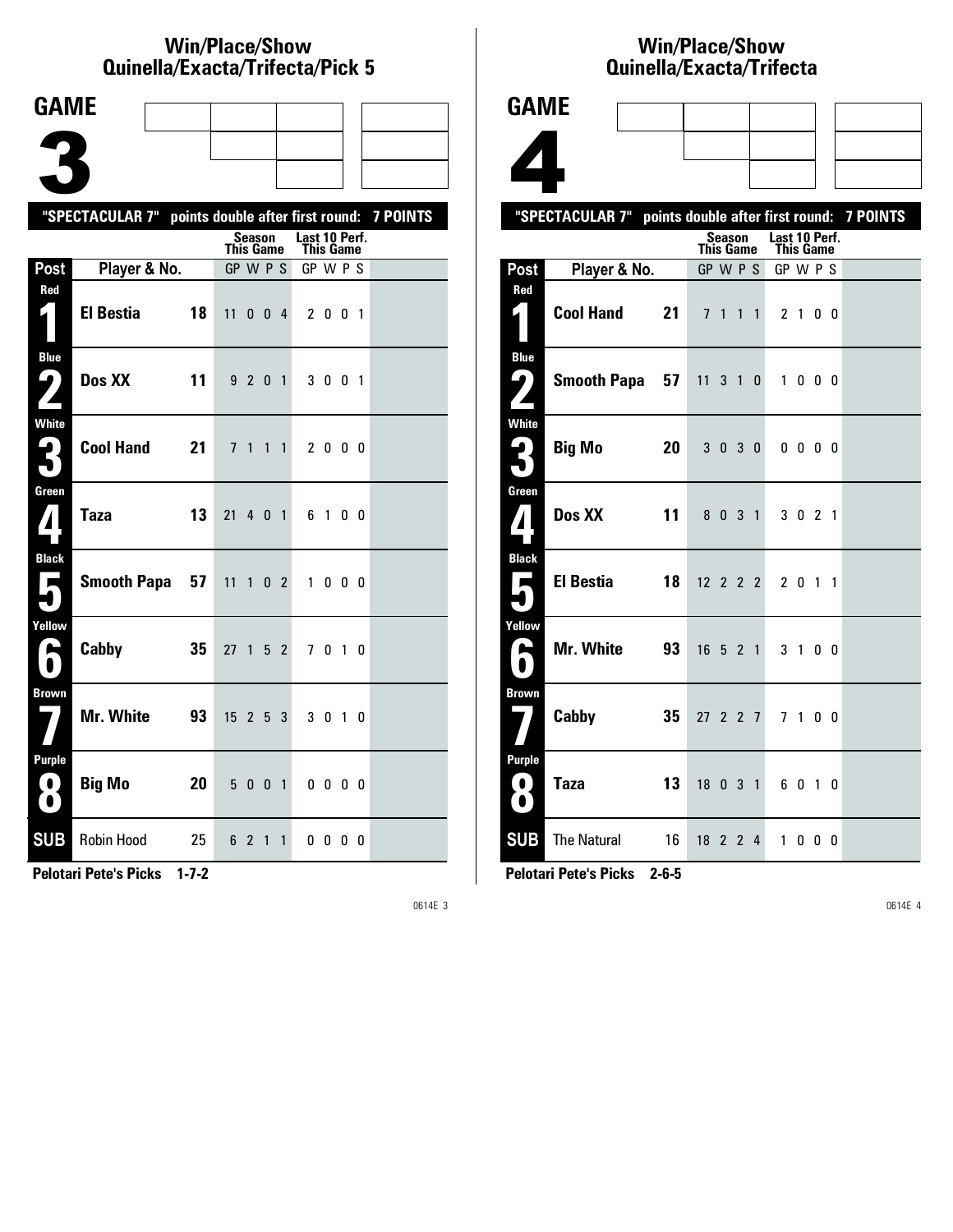# **Win/Place/Show Qui nel la/Exacta/Tri fecta**

| <b>GAME</b>                                                              |                                                           |                     |                            |  |
|--------------------------------------------------------------------------|-----------------------------------------------------------|---------------------|----------------------------|--|
|                                                                          |                                                           |                     |                            |  |
|                                                                          |                                                           |                     |                            |  |
|                                                                          | "SPECTACULAR 7" points double after first round: 7 POINTS |                     |                            |  |
|                                                                          |                                                           | Season<br>This Game | Last 10 Perf.<br>This Game |  |
| Post                                                                     | Player & No.                                              | GP W P S            | GP W P S                   |  |
| Red<br>$\vert$                                                           | <b>Wonder Boy 12</b>                                      | 32 6 3 2            | 8 3 0 0                    |  |
| <b>Blue</b><br>$\mathbf{\mathbf{\mathbf{\mathsf{L}}}}$ )<br>$\mathbf{Z}$ | Action<br>59                                              | 23 3 4 2            | 5 0 1 1                    |  |
| White<br>3                                                               | The King<br>28                                            | 21<br>1<br>65       | 6031                       |  |
| Green<br>$\mathbf{Z}$                                                    | <b>El Nino</b><br>84                                      | 24 7 1 1            | 6 1 0 0                    |  |
| <b>Black</b><br>$\blacksquare$                                           | <b>Fire Chef</b><br>14                                    | $16$ 3 5 3          | 2 0 0 0                    |  |
| Yellow<br>$\blacksquare$<br>$\blacksquare$                               | <b>The Natural</b><br>16                                  | 25 3 3 2            | 6000                       |  |
| <b>Brown</b>                                                             | <b>Toto</b><br>38                                         | 23 3 3 2            | 6 1 0 2                    |  |
| <b>Purple</b><br>$\bf{O}$<br>$\left( 0\right)$                           | <b>Robin Hood</b><br>25                                   | $16 \t2 \t1$        | 3<br>5 0 1 2               |  |
| <b>SUB</b>                                                               | El Bestia<br>18                                           | 4 0 0 1             | $0\,0\,0\,0$               |  |

**Pelotari Pete's Picks 1-2-3**

0614E 5

# **Win/Place/Show Qui nel la/Exacta/Tri fecta/Super fecta**

| <b>GAME</b>                                        |                                                           |                            |                                   |                |  |
|----------------------------------------------------|-----------------------------------------------------------|----------------------------|-----------------------------------|----------------|--|
|                                                    | Superfecta                                                |                            |                                   |                |  |
|                                                    |                                                           |                            |                                   |                |  |
|                                                    | "SPECTACULAR 9" points double after first round: 9 POINTS |                            |                                   |                |  |
|                                                    |                                                           | Season<br><b>This Game</b> | Last 10 Perf.<br><b>This Game</b> |                |  |
| <b>Post</b>                                        | Player & No.                                              | GP W P S                   | GP W P S                          |                |  |
| Red<br>$\mathsf{L}_\parallel$                      | <b>El Nino</b><br>84                                      | 22 3 3 2                   | 6000                              |                |  |
| <b>Blue</b><br>$\mathbf{\mathsf{L}}_{\bm{\ell}}$ ) | <b>The King</b><br>28                                     | 18 4 2 2                   | 60                                | $1\quad1$      |  |
| <b>White</b><br>$\mathbf{G}_1$<br>5                | <b>Action</b><br>59                                       | 24 5 6 3                   | 5 0 2 1                           |                |  |
| Green<br>$\boldsymbol{I}$                          | <b>Fire Chef</b><br>14                                    | 16 6 0 3                   | 2 1 0 0                           |                |  |
| <b>Black</b><br>Е                                  | <b>Toto</b><br>38                                         | 25 3 2 3                   | 61                                | 0 <sub>1</sub> |  |
| Yellow<br>P<br>0                                   | <b>Robin Hood</b><br>25                                   | $16$ 2 5 2                 | 5 1                               | $1\quad2$      |  |
| <b>Brown</b>                                       | <b>Wonder Boy 12</b>                                      | 29 4 6 3                   | 8030                              |                |  |
| <b>Purple</b><br>0.<br>O                           | <b>The Natural</b><br>16                                  | 26<br>$1\quad1$            | 5<br>6 0 1 1                      |                |  |
| <b>SUB</b>                                         | <b>Cool Hand</b><br>21                                    | 3 0 0 0                    | 2000                              |                |  |

**Pelotari Pete's Picks 2-3-6-1**